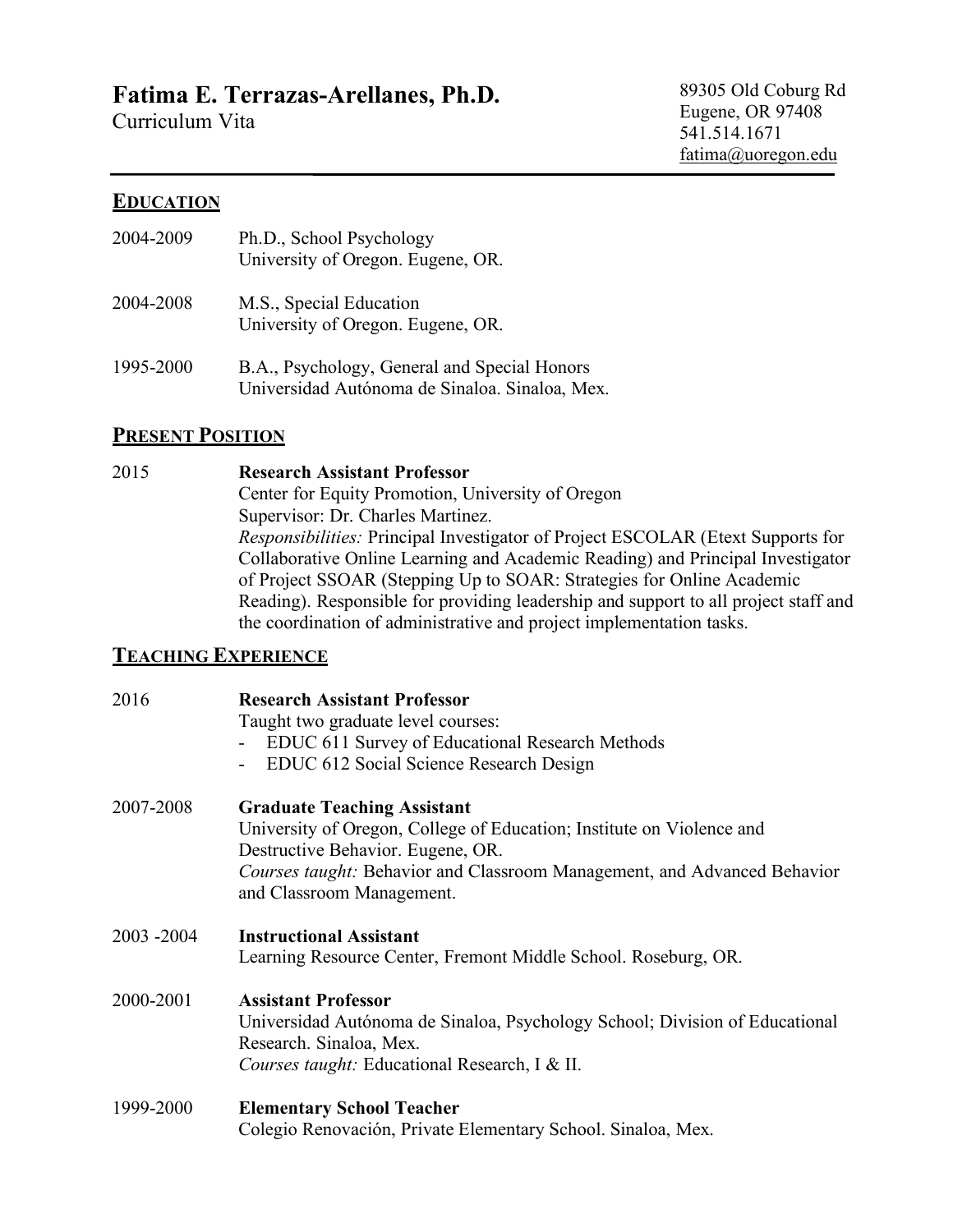# **RESEARCH EXPERIENCE**

| 2009 - 2015 | <b>Research Associate</b><br>Center for Advanced Technology in Education, University of Oregon. Eugene<br>OR.                                                                                                                                                                               |
|-------------|---------------------------------------------------------------------------------------------------------------------------------------------------------------------------------------------------------------------------------------------------------------------------------------------|
| 2008-2009   | <b>Research Assistant, Graduate Intern</b><br>University of Oregon, Center for Advanced Technology in Education. Eugene<br>OR.                                                                                                                                                              |
| 2007-2008   | <b>Principal Investigator, Dissertation Study</b><br>The effects of the "Templates for Direct and Explicit Spanish Instruction on<br>English Language Learners' reading outcomes".<br>Faculty Advisors: Dr. Roland Good, Dr. Kenneth Merrell, Dr. Jeffrey Sprague,<br>and Dr. Robert Mauro. |
| 2005-2007   | <b>Research Assistant</b><br>University of Oregon, Center on Teaching and Learning;<br>Oregon Reading First Division. Eugene, OR.<br>Director: Dr. Edward Kame'enui.                                                                                                                        |
| 2004-2009   | <b>Team Member</b><br>Dynamic Indicators of Basic Early Literacy Skills (DIBELS) Research Team<br>Director: Dr. Roland Good.                                                                                                                                                                |
| 2007-2008   | <b>Team Member</b><br>Oregon Resiliency Project Research Team<br>Director: Dr. Kenneth Merrell.                                                                                                                                                                                             |
| 2000-2001   | <b>Research Assistant</b><br>Universidad Autónoma de Sinaloa, Psychology School; Division of Educational<br>Research. Sinaloa, Mex.                                                                                                                                                         |
|             | <b>OTHER PROFESSIONAL EXPERIENCES</b>                                                                                                                                                                                                                                                       |
| 2017        | Chair<br>Latino Interest Research Group (LARIG)<br>National Association for Research in Science Teaching (NARST)                                                                                                                                                                            |
| 2004-2008   | <b>School Psychology Practicum Student</b><br>Springfield School District. Springfield, OR.<br>South Lane School District. Cottage Grove, OR.                                                                                                                                               |
| 2003-2004   | <b>Educational Assistant</b><br>Fremont Middle School, Learning Resource Center. Roseburg, OR.                                                                                                                                                                                              |
| 2002-2003   | <b>Advising Specialist</b><br>Umpqua Community College, Counseling Center. Roseburg, OR.                                                                                                                                                                                                    |

2000-2001 **Technology Education Coordinato***r* Universidad Autónoma de Sinaloa, Psychology School; Division of Educational Research. Sinaloa, Mexico.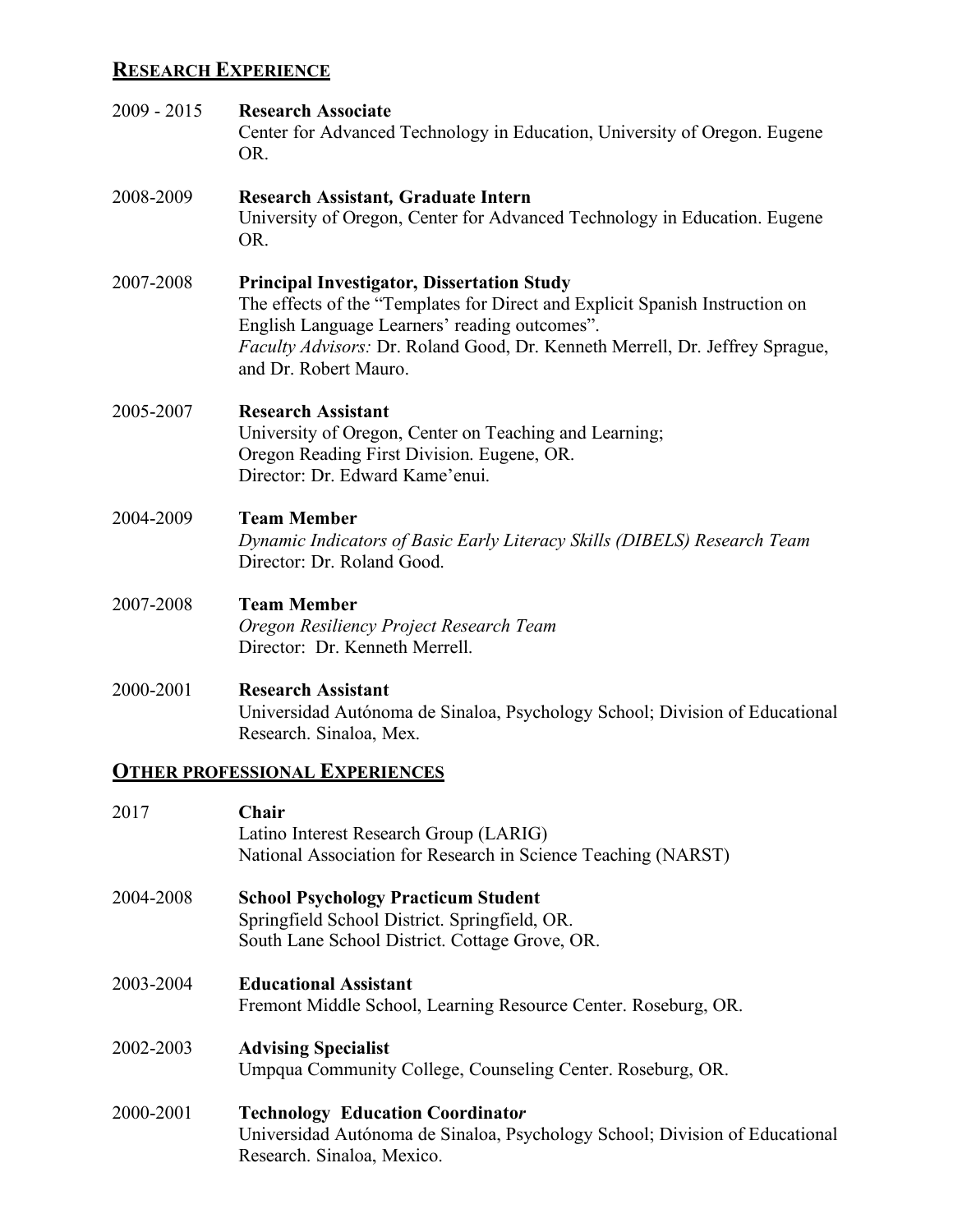# **CURRENT GRANT**

#### 2013-2019 **Principal Investigator**

Office of Special Education Programs (OSEP), Technology and Media Services for Individuals with Disabilities, Stepping Up Technology Implementation Grant. Project title: *ESCOLAR, Etext Supports for Collaborative Online Learning and Academic Reading*. Budget: \$2,499,828. Budget Period: Oct 2013 – Sep 2019.

#### 2018-2022 **Principal Investigator**

National Science Foundation (NSF), DR K-12. Project title*: ESCOLAR Science Curriculum Program, Impact Study of Effectiveness.* Budget: \$4,350,564. Budget Period: Sep 2019 – Aug 2024. Pending.

# **PAST GRANTS**

# 2009-2014 **Co-Principal Investigator**

National Science Foundation (NSF), Research Development grant, English Language Learners Division. Project COPELLS: *Collaborative Online Projects for English Language Learners in Science*. Budget: \$1,182,440. Budget Period: Sep 2009 – Aug 2014.

#### 2012-2018 **Principal Investigator** Office of Special Education Programs (OSEP), Technology and Media Services for Individuals with Disabilities, Stepping Up Technology Implementation Grant. Project title: *Stepping Up to SOAR: Strategies for Online Academic Reading*. Budget: \$2,500,000. Budget Period: Dec 2012 – Nov 2018

## **GRANTS REVIEWS**

| 2016 | National Professional Development Program, Department of Education |
|------|--------------------------------------------------------------------|
| 2015 | Stepping Up Technology Implementation, Department of Education     |
| 2014 | Investing in Innovation Fund (I3), Department of Education         |
| 2012 | Investing in Innovation Fund (I3), Department of Education         |
| 2011 | Investing in Innovation Fund (I3), Department of Education         |

## **JOURNAL REVIEWER**

2013 to present Journal of Education and Training

## **CONSULTATION SERVICES**

# 2017 - present **Project Expert Advisor**

University of Oregon, Educational and Community Supports Center Project title: TIPS EdTech, Developing Professional Development and Online Applications to Support Team-Initiated Problem Solving (TIPS) within Multi-Tiered Support Systems.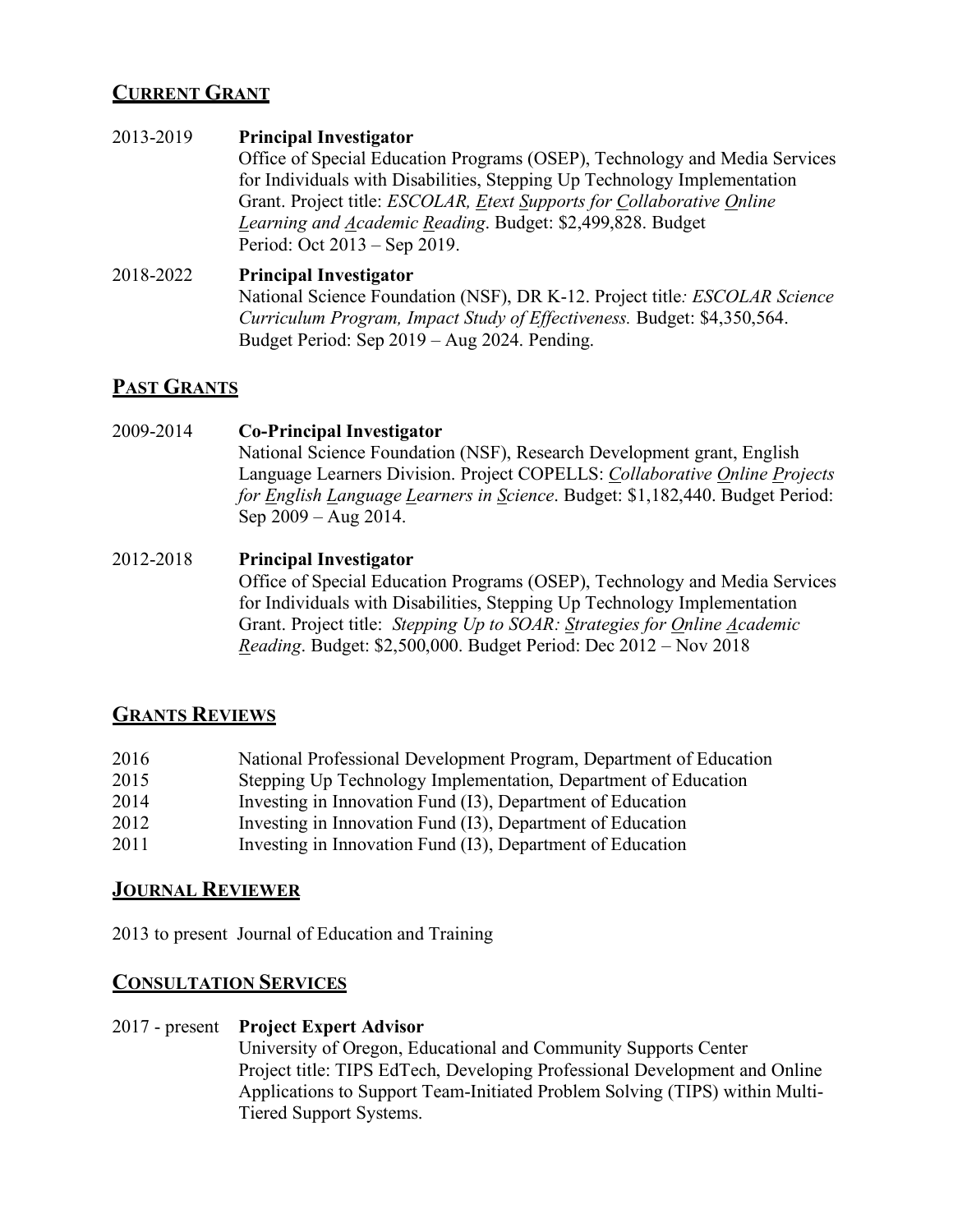|      | Responsibilities: Provide mentorship to Principal Investigator on the focus<br>group procedures, and analysis of feasibility data.                                                                                                                                                                                                                                                                                                                 |
|------|----------------------------------------------------------------------------------------------------------------------------------------------------------------------------------------------------------------------------------------------------------------------------------------------------------------------------------------------------------------------------------------------------------------------------------------------------|
| 2013 | <b>Methodologist Consultant</b><br>University of Georgia, Center for Latino Achievement and Success in Education<br>Responsibilities: Prepare an IES grant proposal, including the design of project<br>narrative, budget, and other related application documents.                                                                                                                                                                                |
| 2010 | <b>Methodologist Consultant</b><br>Eugene School District, Eugene, OR. Live Ink Project.<br>Responsibilities: Consult on the design and implementation of an experimental<br>study on the use of <i>Livelnk</i> for students who are English Language Learners.<br>Coordinate the data analysis and assist in the preparation of the final report.                                                                                                 |
| 2009 | <b>Methodologist Consultant</b><br>CaptionMax, Inc. Minneapolis, MN. Expanded Captions Project.<br>Responsibilities: Consult on the design and implementation of an experimental<br>study on the use of expanded captions for educational videos used by students<br>who are deaf or hard-of-hearing. Assist in analysis of the data and writing the<br>final report. The <i>Expanded Captions Project</i> was directed by Dr. Anderson-<br>Inman. |

## **REFEREED PUBLICATIONS**

- Terrazas-Arellanes, F., Strycker, L. A., & Walden, E. (in press). Web-based professional development model to enhance teaching of strategies for online academic research in middle school. *Journal of Research on Technology in Education*.
- Terrazas-Arellanes, F., Gallard Martinez, A. J., Strycker, L. A., & Walden, E. (2018). Impact of interactive online units on learning science among students with learning disabilities and English learners. *International Journal of Science Education.* doi: 10.1080/09500693.2018.1432915
- Terrazas-Arellanes, F., Strycker, L. A., & Walden, E, Gallard Martinez, A. J. (2017) Teaching with Technology: Applications of Collaborative Online Learning Units to Improve 21st Century Skills for All. *Journal of Computers in Mathematics and Science Teaching,* 36(4), 375-386.
- Terrazas-Arellanes, F., Knox, C., Strycker, L. A., & Walden, E. (2017). Online learning tools for middle school science: Lessons learned from a design-based research project. *International Journal of Information Communication and Technology Education,* 13(1), 27-40.
- Terrazas-Arellanes, F. E., Knox, C., Strycker, L. A., & Walden, E. (2016). A face-to-face professional development model to enhance teaching of online research strategies. *Journal of Information Technology Education: Research, 15*, 335-367.
- Knox, C. H., Anderson-Inman, L., Terrazas-Arellanes, F. E., Walden, E., Strycker, L. A., & Hildreth, B. (2016). Strategies for Online Academic Research (SOAR): Digital literacy for middle school students. *International Journal of Information Communication Technologies and Human Development, 8*(1), 42-68.
- Knox, C. H., Anderson-Inman, L., Terrazas-Arellanes, F., Walden, E., & Hildreth, B. (2015). The SOAR strategies for online academic research: Helping middle school students meet new standards. In Y. Rosen, S. Ferrara, & M. Mosharraf (Eds.), *Handbook of research on technology tools for real-world skill development* (pp. 68-104). Hershey, PA: IGI Global.
- Terrazas-Arellanes, F., Walden, E., & Knox, C. (2015). PBL science empowered by discussion forums. *Edutopia.* Retrieved from: http://www.edutopia.org/blog/learning-science-pbl-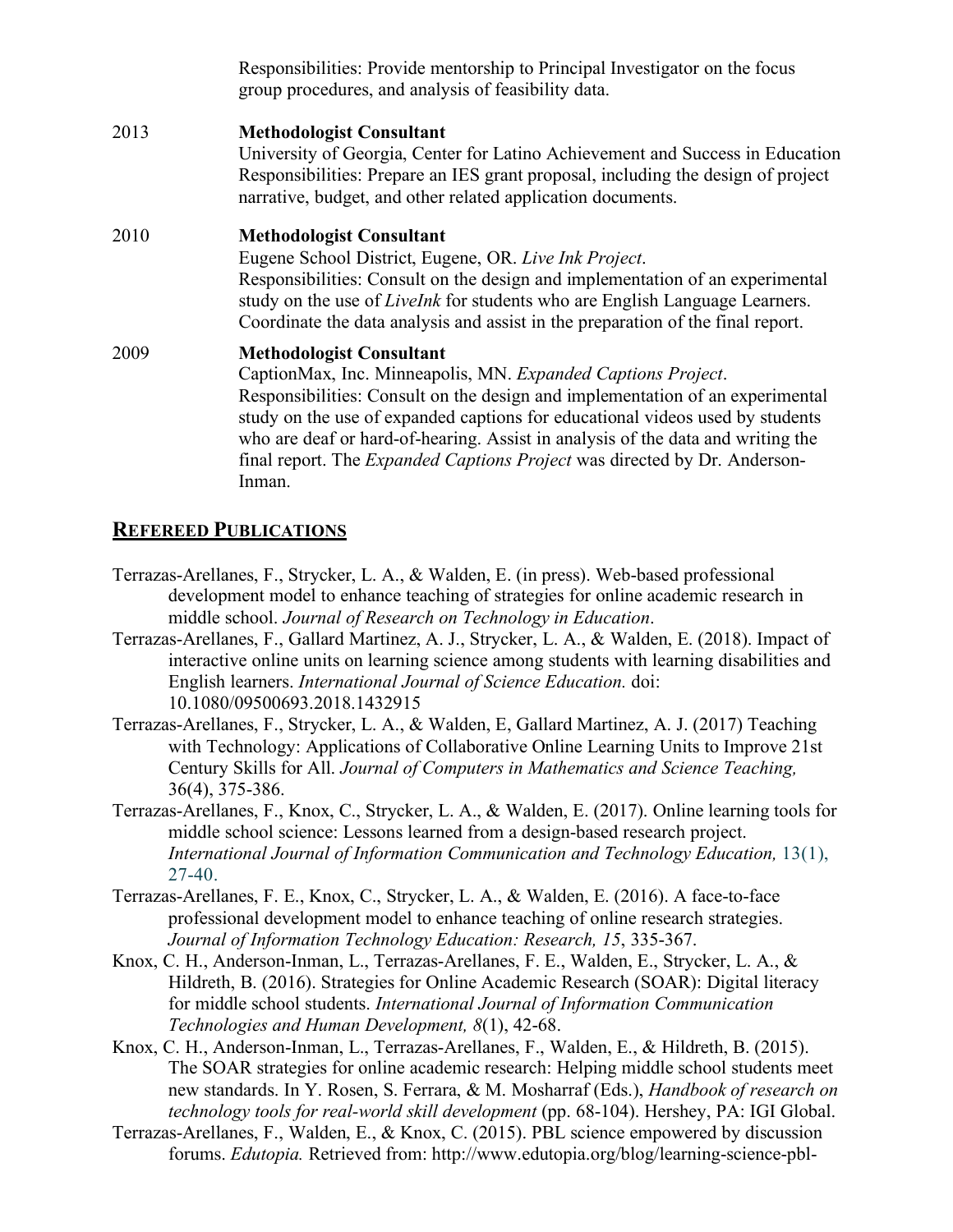discussion-forums-fatima-terrazas-arellanes

- Terrazas-Arellanes, F., Knox, C., & Walden, E. (2015). Pilot study on the feasibility and indicator effects of collaborative online projects on science learning for English learners. *International Journal of Information and Communication Technology Education*, *41*(11).
- Terrazas-Arellanes, F., Knox, C., Rivas, C., & Walden, E. (2014). English language learners' online science learning: A case study. In J. E. Aitken (Ed.), *Cases on communication technology for second language acquisition and cultural learning* (pp. 322-355). Hershey, PA: IGI Global.
- Walden, E., Terrazas-Arellanes, F., & Knox, C. (2014). Connect English learners to science with online projects. *International Society for Technology in Education.* Retrieved from https://www.iste.org/explore/articledetail?articleid=26
- Terrazas-Arellanes, F., Knox, C., & Rivas, C. (2013). Collaborative online projects for English language learners in science. *Cultural Studies of Science Education*, *3*(8). doi: 10.1007/s11422-013-9521-8
- Anderson-Inman, L., Terrazas-Arellanes, F., & Slabin, U. (2009). Supported eText: Literacy scaffolding for students with disabilities. *Journal of Special Education Technology*, *24*(3), 1-8.
- Horney, M., Anderson-Inman, L., Terrazas-Arellanes, F., Schulte, W., Mundorf, J., Wiseman, S., Smolkowski, K., Katz-Buonincontro, J., & Frisbee, M. (2009). Exploring the effects of digital notetaking on student comprehension of science texts. *Journal of Special Education Technology*, *24*(3), 45-61.
- Terrazas-Arellanes, F. (2009). The effects of the "Templates" for direct and explicit Spanish instruction on English language learners' reading outcomes (Unpublished doctoral dissertation). University of Oregon, Eugene, OR.
- Peinado, J., Baker, D. & Terrazas-Arellanes, F. (2006). Templates for direct and explicit Spanish instruction (Unpublished materials).
- Terrazas-Arellanes, F. (2000). El Aprendizaje Significativo y las Nuevas Technologías: Un Estudio en el Aula de Medios (Unpublished undergraduate thesis). Universidad Autónoma de Sinaloa, Culiacan, Mexico.

# **TECHNICAL REPORTS**

- Terrazas-Arellanes, F., Strycker, L. A., & Walden, E. (2015, 2016, 2017, 2018). *Project ESCOLAR (Etext Supports for Collaborative Online Learning and Academic Reading) Technical Report of Pilot Study.* Eugene, OR: Center for Equity Promotion, University of Oregon.
- Terrazas-Arellanes, F., Walden, E., & Knox, C. (2014, 2015, 2016, 2017, 2018). *Stepping up to SOAR Project Technical Report of Case Study.* Eugene, OR: Center for Advanced Technology in Education, University of Oregon.
- Terrazas-Arellanes, F., Walden, E. & Knox, C. (2013). *Project COPELLS Technical Report of Pilot Study.* Eugene, OR: Center for Advanced Technology in Education, University of Oregon.
- Terrazas-Arellanes, F., Walden, E., & Anderson-Inman, L. (2012). *Investigations for Enactment Stage of Project ESTRELLAS: Second Pilot Test of Integrated Supports*. Eugene, OR: Center for Advanced Technology in Education, University of Oregon.
- Terrazas-Arellanes, F., Walden, E., & Anderson-Inman, L. (2012). *Project ESTRELLAS:*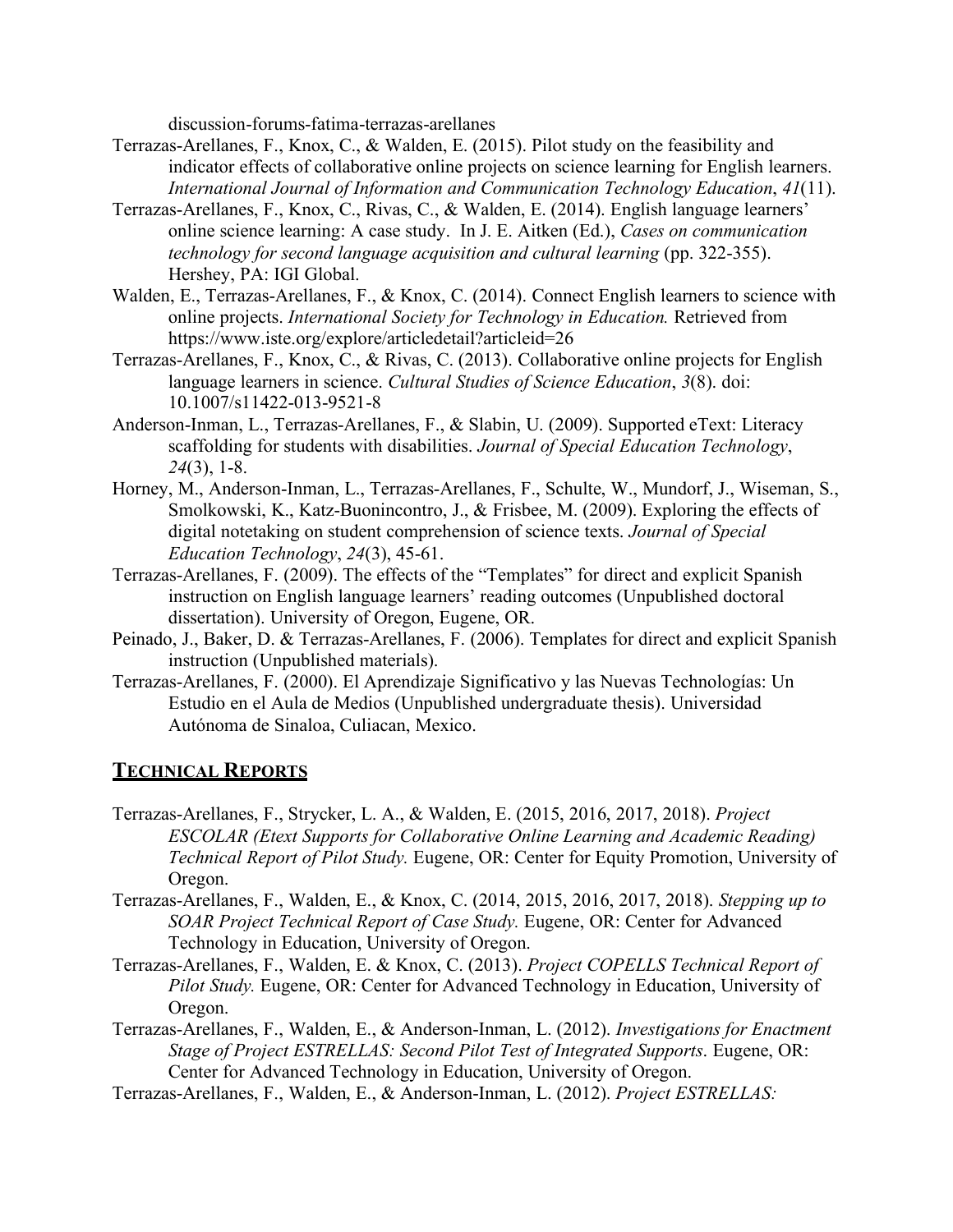*Evaluation of Usability, Feasibility, and Impact*. Eugene, OR: Center for Advanced Technology in Education, University of Oregon.

- Terrazas-Arellanes, F., Walden, E., & Anderson-Inman, L. (2012). *Project ESTRELLAS: Evaluation of Impact on Reading Comprehension and Vocabulary.* Eugene, OR: Center for Advanced Technology in Education, University of Oregon.
- Terrazas-Arellanes, F., & Knox, C. (2011). *Let's Help our Environment: Case Study I for Project COPELLS.* Eugene, OR: Center for Advanced Technology in Education, University of Oregon.
- Terrazas-Arellanes, F., Walden, E., & Anderson-Inman, L. (2011*). Investigations for Enactment Stage of Project ESTRELLAS: Pilot Test of Vocabulary Supports*. Eugene, OR: Center for Advanced Technology in Education, University of Oregon.
- Terrazas-Arellanes, F., Walden, E., & Anderson-Inman, L. (2011). *Investigations for Enactment Stage of Project ESTRELLAS: Pilot Test of Notational Supports*. Eugene, OR: Center for Advanced Technology in Education, University of Oregon.
- Terrazas-Arellanes, F., Walden, E., & Anderson-Inman, L. (2011). *Investigations for Enactment Stage of ESTRELLAS Project: Testing the Usability of Presentational Supports.* Eugene, OR: Center for Advanced Technology in Education, University of Oregon.

#### **REFEREED PRESENTATIONS**

- Terrazas-Arellanes, F. E., Strycker, L. A., Walden, E. & Gallard, A. M. (2018). *ESCOLAR: Bringing the Hope of Equitable Public Education to Diverse Students through Online Science Units.*  Paper presented at the American Educational Research Association (AERA) annual meeting, New York, NY.
- Terrazas-Arellanes, F., Strycker, L. A., Walden, E., & Gallard, A. M. (2018). *ESCOLAR: Improving Science Literacy for Diverse Learners with Online Units.* Paper presented at the National Association for Research in Science Teaching (NARST) conference, Atlanta, GA.
- Terrazas-Arellanes, F., Strycker, L. A., & Walden, E. (2018). *Research to Practice in Local Educational Agencies Through Online Science Units*. Paper presented at the Society for Research on Educational Effectiveness (SREE) annual meeting, Washington, DC.
- Terrazas-Arellanes, F., Strycker, L. A., & Walden, E. (2017). *ESCOLAR: Improving Education Equity for Students with Disabilities and English Learners Through Online Science Units*. Paper presented at the American Educational Research Association (AERA) annual meeting, San Antonio, TX.
- Terrazas Arellanes, F. E., Strycker, L. A., Moore, C., & Walden, E. (2017). Results of an online professional development model's effectiveness in enhancing teaching of Internet research strategies. Paper presented at the American Educational Research Association (AERA) annual meeting, San Antonio, TX.
- Terrazas-Arellanes, F., Strycker, L. A., Walden, E., & Gallard, A. M. (2017). *Second-Year Results from a Randomized Trial to Evaluate Glocalized Online Science Units for Middle School*. Paper presented at the National Association for Research in Science Teaching (NARST) conference, San Antonio, TX.
- Terrazas-Arellanes (2016). *Teaching with Technology: Promoting Education Equity in Science.* Paper presented at the National Youth-At-Risk (NYAR) annual meeting, San Antonio, TX.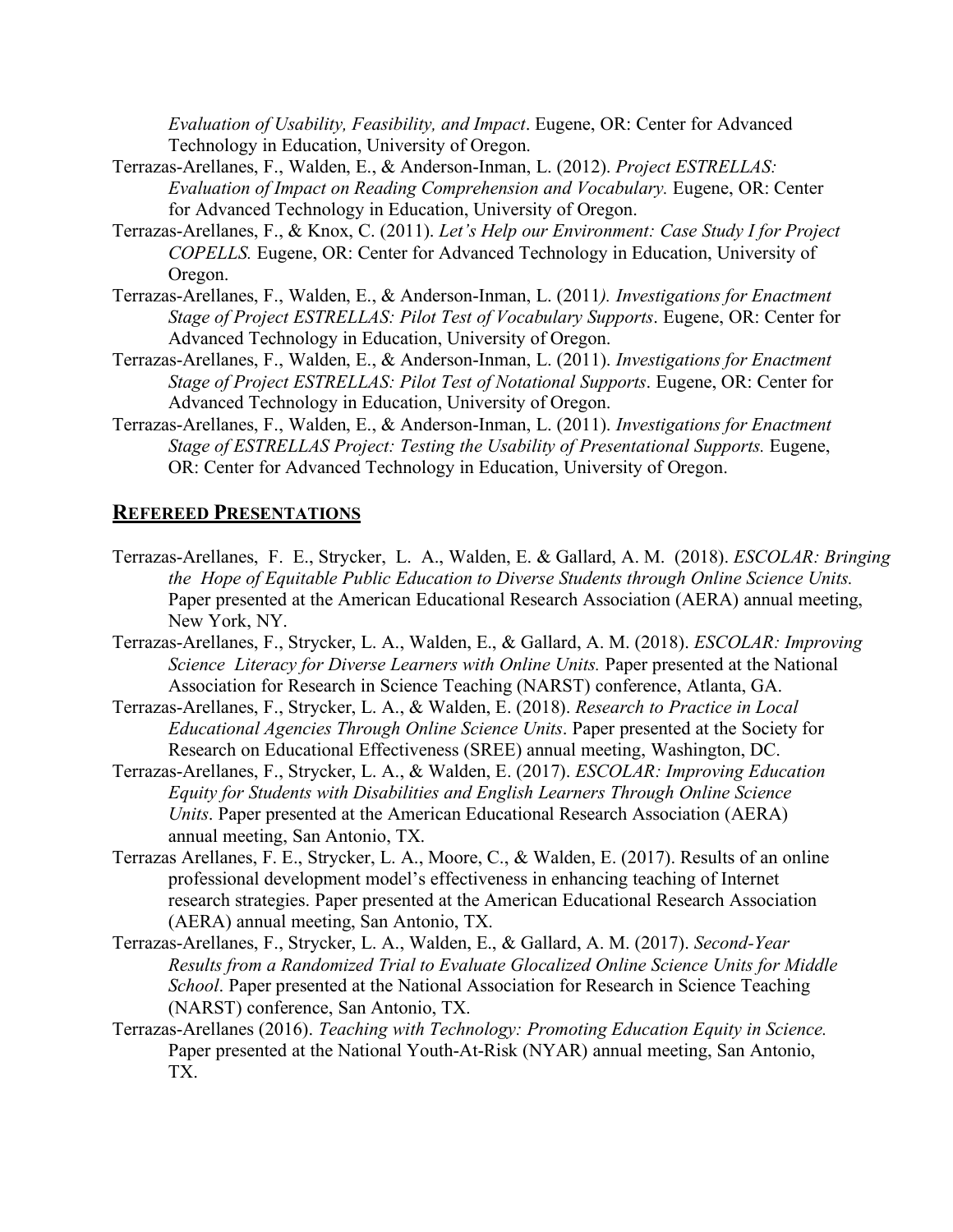- Terrazas-Arellanes (2016). *Stepping Up to SOAR Online Professional Development.* Paper presented at the STEMstation annual meeting, San Antonio, TX.
- Terrazas-Arellanes (2016). *Project ESCOLAR: Etext Supports for Collaborative Online Learning and Academic Reading.* Paper presented at the STEMstation annual meeting, San Antonio, TX.
- Terrazas-Arellanes, F., Strycker, L. A., & Walden, E. (2016). *A Face-to-Face Professional Development Model's Feasibility and Effectiveness to Enhance Teaching of Internet Research Strategies.* Paper presented at the American Educational Research Association (AERA) annual meeting, Washington, DC.
- Terrazas-Arellanes, F., Strycker, L. A., Walden, E., & Gallard, A. M. (2016). *Results of a Randomized Trial to Test the Effectiveness of Online Units to Teach Science*. Paper presented at the National Association for Research in Science Teaching (NARST) conference, Baltimore, MD.
- Terrazas-Arellanes, F., Strycker, L. A., Walden, E., & Gallard, A. M. (2016). *Teaching with Technology: Applications of Collaborative Online Learning Units to Improve 21st Century Skills for All.* Paper presented at the Society for Information Technology and Teacher Education (SITE) conference, Savannah, GA.
- Terrazas-Arellanes, F., Strycker, L. A., & Walden, E. (2016). *SOAR Strategies for Online Academic Research: Achieving the Technology Core.* Paper presented at the Assistive Technology Industry Association (ATIA) conference, Orlando, FL.
- Terrazas-Arellanes, F., Strycker, L. A., Walden, E., & Gallard, A. (2016). *Online Science Units Promote Education Equity.* Poster presented at the meeting of the U.S. Department of Education Office of Special Education Programs, Washington, DC.
- Terrazas-Arellanes, F. (2015). *Improving STEM Outcomes through Online Platforms: Projects ESCOLAR and S-SOAR.* Training session at the Annual Summer Bridging Institute, San Antonio, TX.
- Terrazas-Arellanes, F., Gallard, A. M., & Walden, E. (2015). *Cooperative Online Learning Tools for Middle School Science: Lessons Learned from a Design-Based Research Study.* Symposium presented at the Understanding Interventions conference, San Diego, CA.
- Terrazas-Arellanes, F., Strycker, L., & Walden, E. (2015). *Cooperative Online Learning Tools for Middle School Science: Lessons Learned from a Design-Based Research Study.* Poster presented at the American Educational Research Association (AERA) annual meeting, Chicago, IL.
- Terrazas-Arellanes, F., Gallard, A. M., & Walden, E. (2015). *Designing Cooperative Online Learning Tools for Middle School Science: Lessons Learned from Three Exploratory Studies*. Poster presented at the National Association for Research in Science Teaching (NARST) conference, Chicago, IL.
- Terrazas-Arellanes, F., Gallard, A. M., & Walden, E. (2014). *ESCOLAR*. Poster presented at the meeting of the U.S. Department of Education Office of Special Education Programs, Washington, DC.
- Terrazas-Arellanes, F., Crocker, G., & Knox, C. (2013). *The Stepping Up to SOAR (Strategies for Online Academic Reading) Toolkit*. Poster presented at the meeting of the U.S. Department of Education Office of Special Education Programs, Washington, DC.
- Terrazas-Arellanes, F., & Knox, C. (2013). *Collaborative Online Projects in Science: An Implementation Model for ELs.* Paper presented at the International Society for Technology in Education (ISTE) conference, San Antonio, TX.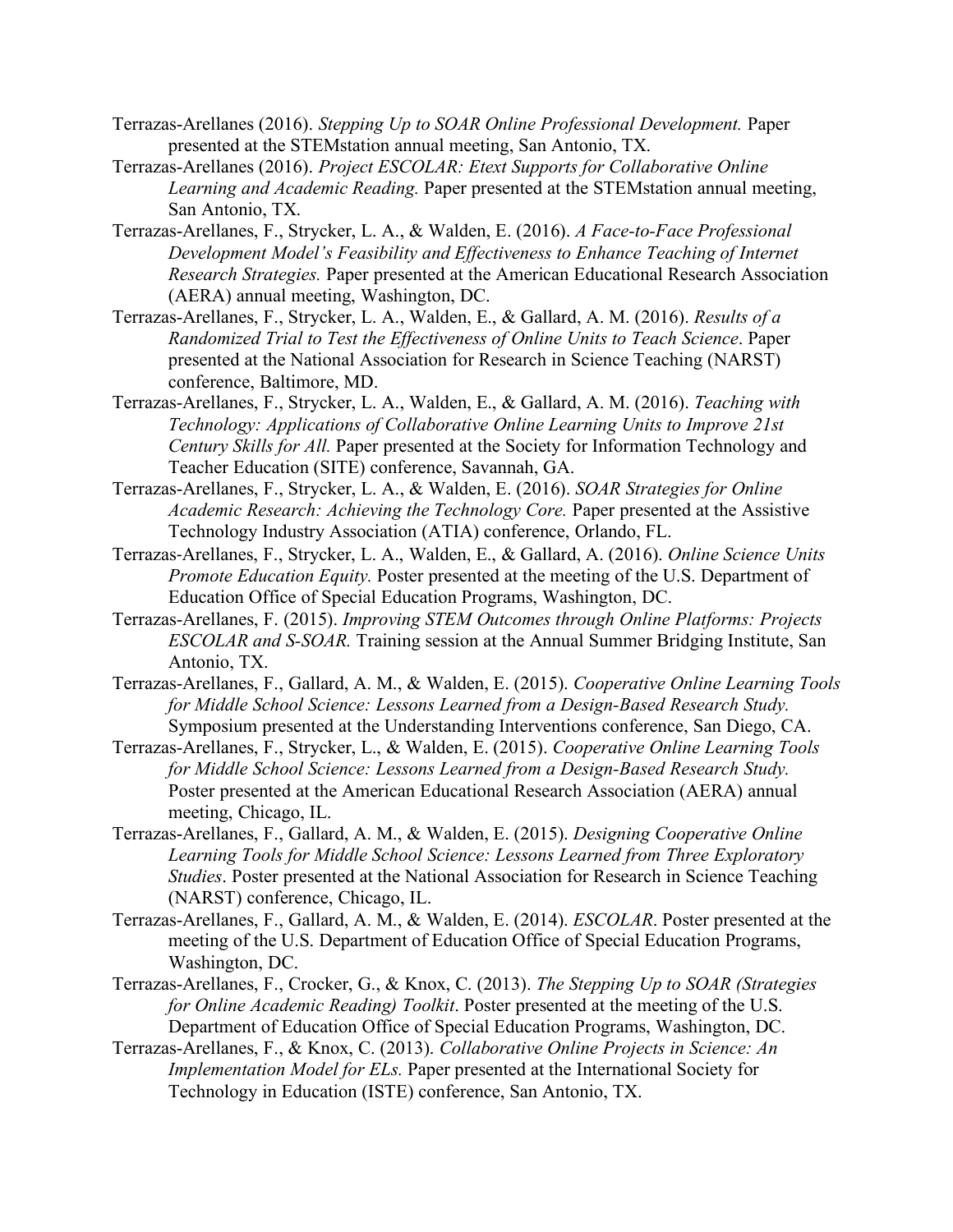- Terrazas-Arellanes, F., Frisbee, M., & Anderson-Inman, L. (2012). *The ESTRELLAS eLiteracy Kit: Digital Reading Environments for English Learners.* Paper presented at the TESOL International Association convention, Dallas, TX.
- Terrazas-Arellanes, F., Frisbee, M., Anderson-Inman, L., & Walden, E. (2012). *The ESTRELLAS Project: Preliminary Findings for a Supported eText Intervention for Middle School ELLs.* Poster presented at the American Educational Research Association (AERA) annual meeting, Vancouver, BC.
- Terrazas-Arellanes, F., & Knox, C. (2012). *Project COPELLS: Collaborative Online Projects for English Language Learners.* Poster presented at the Council for Exceptional Children (CEC) Convention, Denver, CO.
- Terrazas-Arellanes, F., & Knox, C. (2012). *Project COPELLS: Collaborative Online Projects for English Language Learners.* Paper presented at the TESOL International Association convention, Philadelphia, PA.
- Terrazas-Arellanes, F. (2012). *Project COPELLS: Collaborative Online Projects for English Language Learners.* Paper presentation at the Northwest Council for Computer Education; Seattle, WA.
- Frisbee, M., Terrazas-Arellanes., & Anderson-Inman, L. (2012). *Promoting English Language Learner Academic Success with an eText Reading System.* Paper presented at the American Educational Research Association Annual Meeting; Vancouver, BC.
- Knox, C., & Terrazas-Arellanes, F. (2009). *Project COPELLS: Collaborative Online Projects for English Language Learners.* Poster presented at the National Science Foundation PI Meeting; Washington, DC.
- Sanford, A., Castro-Olivo, S. & Terrazas-Arellanes, F. (2006). *Less-Biased Assessment Tools. Working with English Learners? Context Matters!* Paper presented at the National Association of School Psychologists Conference; Anaheim, CA.
- Alexander, K., Harrison, C., Terrazas-Arellanes, F., & Whitcomb, S. (2006) *Family–School Partnerships: Collaborative Interventions for Children with ADHD*.Poster presented at the National Association of School Psychologists Conference; Anaheim, CA.
- Terrazas-Arellanes, F. (1999). *Meaningful Learning and New Technologies*. Psychological and Organizational Advice Center; Puebla, Mex.
- Terrazas-Arellanes, F. &Vazquez, E. (1998). *Group Development, Subjectivity and Cognition*. Week of the Scientific Research IX; Sinaloa, Mex.
- Santos, V., & Terrazas-Arellanes, F. (1998). *Educational Research in Sinaloa*. Government of Sinaloa State Congress; Sinaloa, Mex.
- Vazquez, E., & Terrazas-Arellanes, F. (1997). *Ecology and Human Development*. Psychology School, Universidad Autónoma de Sinaloa; Sinaloa, Mex.
- Vazquez, E., & Terrazas-Arellanes, F. (1997). *The Meeting of Psychology of Health II*. Psychology School, Universidad Autónoma de Sinaloa; Sinaloa, Mex.

#### **INVITED TALKS**

Terrazas-Arellanes, F. (August, 2013). *Technological Resources to Improve the Academic Outcomes of linguistically and Culturally Diverse Students.* Talk given at Georgia Southern University, Statesboro, GA.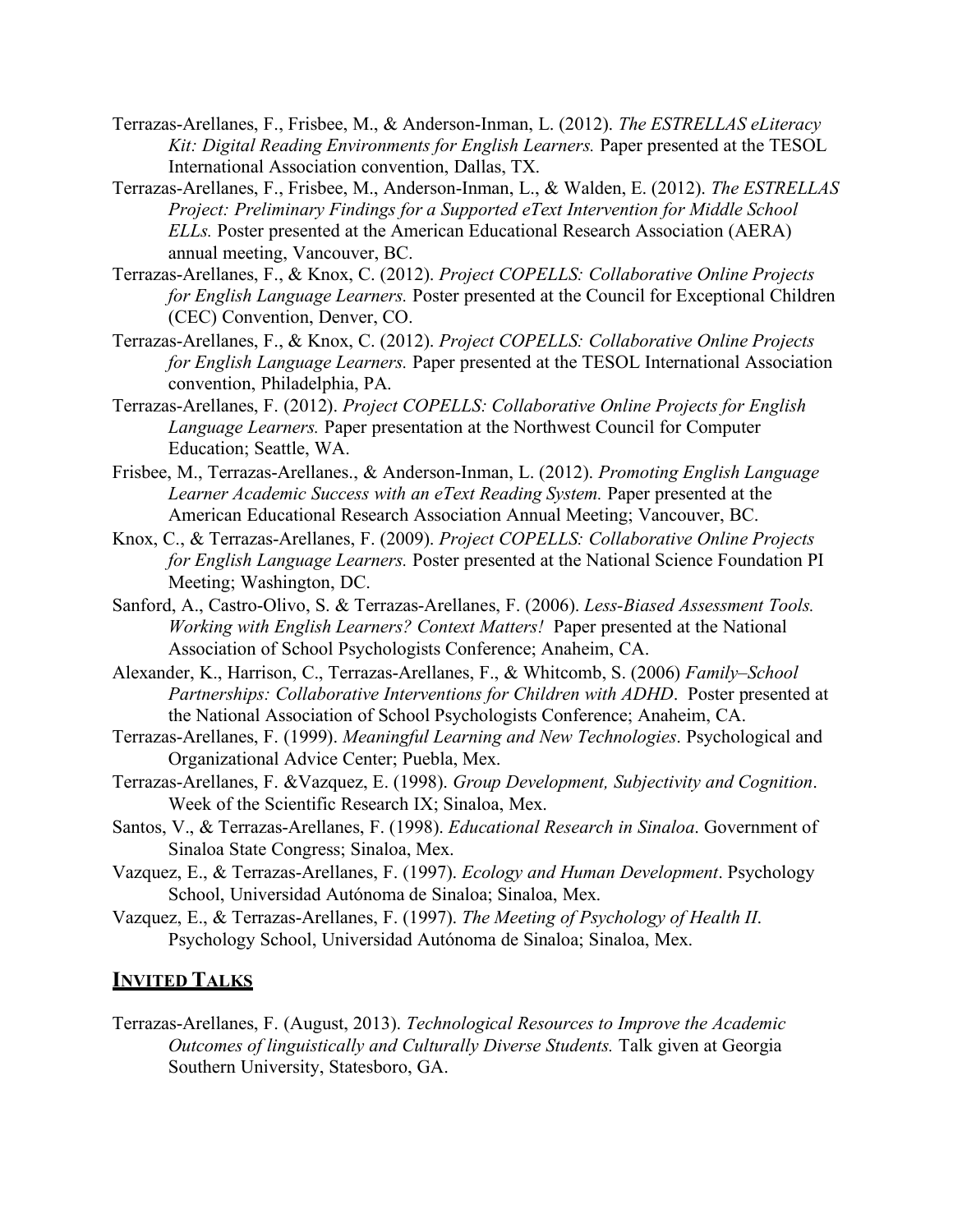Terrazas-Arellanes, F. (February, 2013). *Electronic Reading Supports for English Language Students.* Talk given at University of Georgia, Athens, GA.

## **AWARDS AND HONORS**

- *-* 2012 Summer Research Training Institute, sponsored by the National Center for Special Education Research (NCSER), Institute of Education Sciences (IES), U.S. Department of Education. Summer 2012.
- *-* Doctoral Research Award. University of Oregon, College of Education, February 2007.
- *-* Dynamic Indicators of Basic Early Literacy Skills (DIBELS), New Mexico, 2006. DIBELS Summit Certificate of Attendance.
- *-* Wes Becker Scholarship Award. University of Oregon, College of Education, April 2005.
- *-* Dynamic Indicators of Basic Early Literacy Skills (DIBELS), New Mexico, 2005. DIBELS Summit Certificate of Attendance.
- *-* College tuition and transportation coverage. Universidad Autónoma de Sinaloa, 1996-2000.
- *-* Universidad Autónoma de Sinaloa, Psychology School. June 2000. Best Accumulative GPA of the generation 1995/2000.
- *-* Universidad Autónoma de Sinaloa, August 2000. Academic Award for 3.97 GPA at Psychology School.
- *-* Universidad Autónoma de Sinaloa, June 2000. Awarded for Excellence in Research Tasks.
- Psychological and Organizational Advice Center, Cholula, Puebla, November 1999. Awarded for participation in the "First Meeting of Educational and Clinical Psychologists".
- Government of Sinaloa State, May 1998. Awarded for participation in the course: "Multidimensional Typologies in the Professional Educators: science, technique and the art of teaching".
- *-* Mexican Academic of Sciences, 1998. Awarded for participation in "The Summer of the Scientific Research IX".
- *-* Universidad Autónoma de Sinaloa, Psychology School, May 1997. Awarded for participation in the course: "Ecology and Human Development".
- *-* Universidad Autónoma de Sinaloa, Psychology School, February 1996. Awarded for participation in "The Meeting of Psychology of Health II".
- *-* Universidad Autónoma de Sinaloa, Psychology School, May 1996. Awarded for participation in the "XVII Reunion of Psychology Students".
- *-* Sinaloa Psychiatric Hospital, August 1996. Awarded for participation in the course: "Depression".
- *-* Sinaloa Psychiatric Hospital, August 1996. Awarded for participation in the course: "Anxiety disorders, diagnostic and treatment".